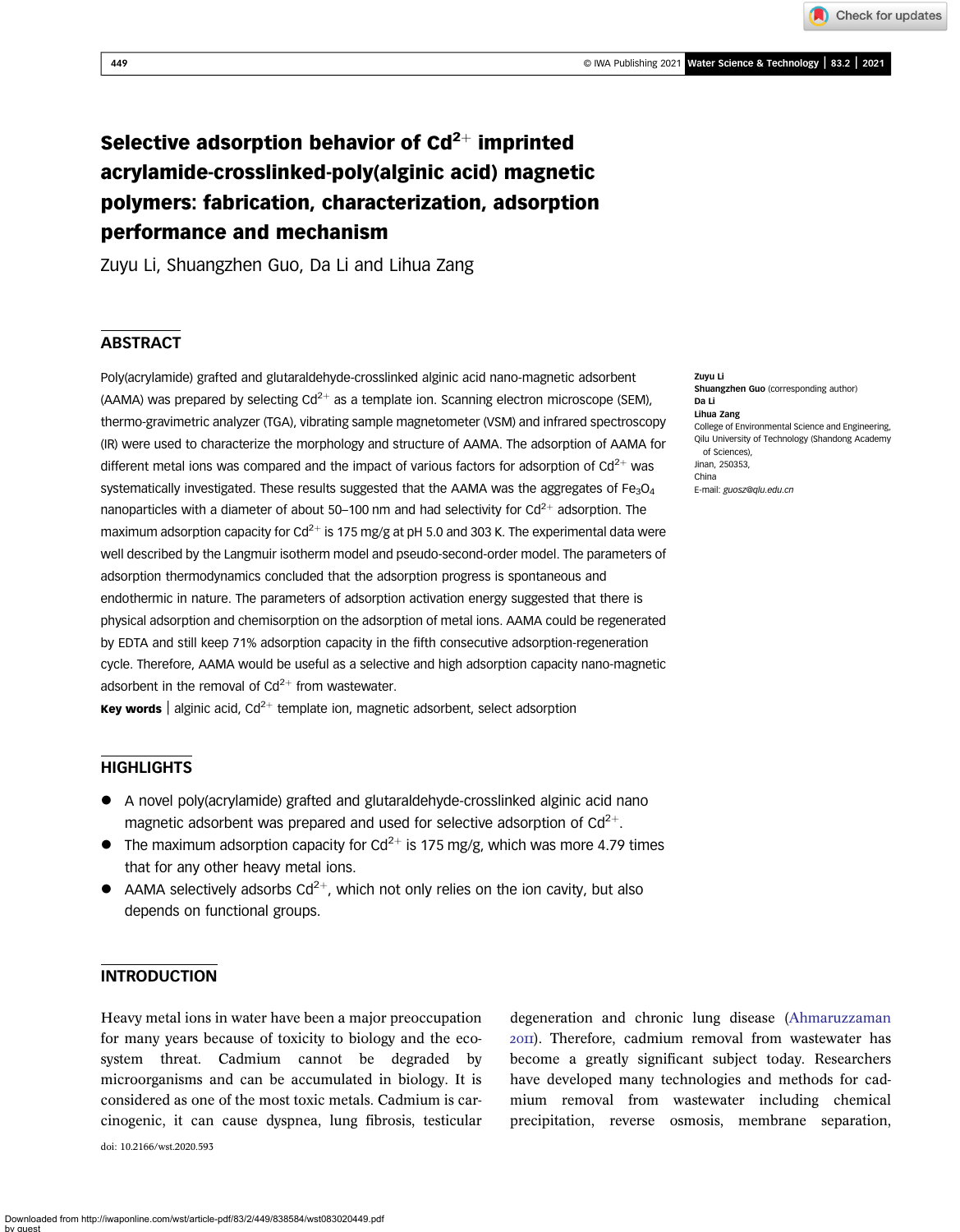adsorption, and electrodialysis ([Uddin](#page-13-0) 2017). Considering the efficiency and economy points of view, adsorption is one of the most widely used and promising methods for cadmium removal.

Alginic acid is extracted from brown algae, one of the most abundant natural polymers. Alginic acid has three different functional groups, including hydroxyl, ether and carboxyl. The type, source, and vegetation conditions of alginic acid have an impact on the arrangements of mer units. There are more than 200 kinds of alginate in the market. Alginic acid has been widely used in the food, pharmaceutical, and cosmetic industry due to its stabilizing properties and gelling abilities. Alginic acid, with its good coordination ability, can be applied to remove cadmium ions from effluent (Vaid [et al.](#page-13-0) 2015). It is well known that alginic acid can form a three-dimensional coordination bond with cadmium ions. Moreover, the adsorption capacity of brown algae biomass biosorbent and its chemical modifiers have been investigated by many researchers. Matheickal et al. revealed the adsorptive property of heavy metal ion biosorbents using Ecklonia radiata and Durvillaea potatorum. In addition to metal ion chelation, alginic acid has advantageous physicochemical properties that affect its high attention in polymer research [\(Pawar &](#page-13-0) [Edgar](#page-13-0) 2012). However, unsatisfying mechanical properties and water dispersion have limited its applications as an adsorbent ([Mahesh](#page-13-0)  $et$  al.  $20\pi$ ). In order to solve the question of water dispersion, alginic acid is often chemically modified by crosslinking with suitable cross linkers or introducing amide. Nevertheless, the adsorption capacity of crosslinked alginic acid for heavy metal ions would decrease because of the hydroxyl and hydroxy groups that are located on alginic acid (Ge  $&$  Huang 2010). Therefore, in order to increase the adsorption capacity of the crosslinked alginic acid, it must be grafted with more functional groups such as thiol, carboxyl and amine ([Yong](#page-13-0)  $et$   $al.$  2013).

Ion imprinting technology is the development of the adsorption method. The ion imprinting technique is used to prepare crosslinked metal complexed polymers, in which a regulator for cross-linking and the metal cation acts as a template. Ion-imprinted polymer has selectivity performance and great adsorption capacity for target metal ions. Recently, precipitation polymerization, bulk polymerization, surface imprinting, emulsion polymerization and suspension polymerization have been applied to prepare ion-imprinted polymer [\(Lenoble](#page-13-0) et al. 2015). Different metal ions have been used as template ions. Various metal ion-imprinted polymers have been used to adsorb specific metal ions, compared with a control group lacking metal ions in preparation of adsorbent, the adsorption capacity of imprinted polymers showing to be significantly enhanced. Various polymers have acted as imprinted polymers, such as chitosan, acrylamide (Zhu [et al.](#page-13-0)  $2017$ ), mesoporous silica and carbon nanofiber [\(Mishra & Verma](#page-13-0) 2017). To our knowledge, there are no researchers that have selected alginic acid as an imprinted polymer.

Herein, acrylamide grafted and glutaraldehyde-crosslinked alginic acid nano magnetic adsorbent (AAMA) was prepared by selecting  $Cd^{2+}$  as a template ion. FT-IR, TGA, SEM, TEM, VSM and XRD were applied to characterize the properties of AAMA. The adsorption capacity of AAMA for  $Cd^{2+}$  was tested by batch experiments. Various factors such as pH, kinetics, isotherms and reuse of AAMA were investigated.

## MATERIALS AND METHOD

## Materials

Alginic acid, acrylic amide (AA), ammonium persulfate and potassium persulfate (KPS) were obtained from China Xiya Reagent Corporation Ltd (Shang-hai, China). The metal salts  $(Pb(NO<sub>3</sub>)<sub>2</sub>, Cd(NO<sub>3</sub>)<sub>2</sub>, Cu(NO<sub>3</sub>)<sub>2</sub>, Co(NO<sub>3</sub>)<sub>2</sub>, Zn(NO<sub>3</sub>)<sub>2</sub> and$ HgCl<sub>2</sub> were obtained from Guoyao Chemical Reagents Corporation Ltd (Shang-hai, China). In this study, all other reagents were analytical grade and the water was deionized water.

## Preparation of AAMA

Magnetic  $Fe<sub>3</sub>O<sub>4</sub>$  was synthesized by the hydrothermal method (Guo [et al.](#page-13-0)  $2017$ ).

1 g Fe<sub>3</sub>O<sub>4</sub> was added in 210 mL distilled water with ultrasound for 15 min. Then, 3 g alginic acid and 1.5 g NaOH were added in solution. After adding 25 mL glutaraldehyde, the mixture was reacted with stirring for 2 h at  $40^{\circ}$ C. 6.2 g acrylic amide was added into the mixed solution for 30 min under stirring. By adding 3 mol/L hydrochloric acid, the pH of the solution was adjusted to 5. After adding 0.4 g  $Cd(NO<sub>3</sub>)<sub>2</sub>$ , the mixture was heated to 60 °C with stirring for 0.5 h under a nitrogen stream. Afterwards, 0.2 g ammonium persulfate and 0.2 g KPS were mixed into the solution. The mixture was warmed to 80 °C and kept stirring for 4 h. After the reaction, the suspension was separated by the use of a magnet. The solid was washed several times with distilled water, acetone and ethanol in sequence, and dried at  $65^{\circ}$ C for 12 h under vacuum. The obtained brown product contained the template  $Cd^{2+}$  and was named Cd-AAMA. After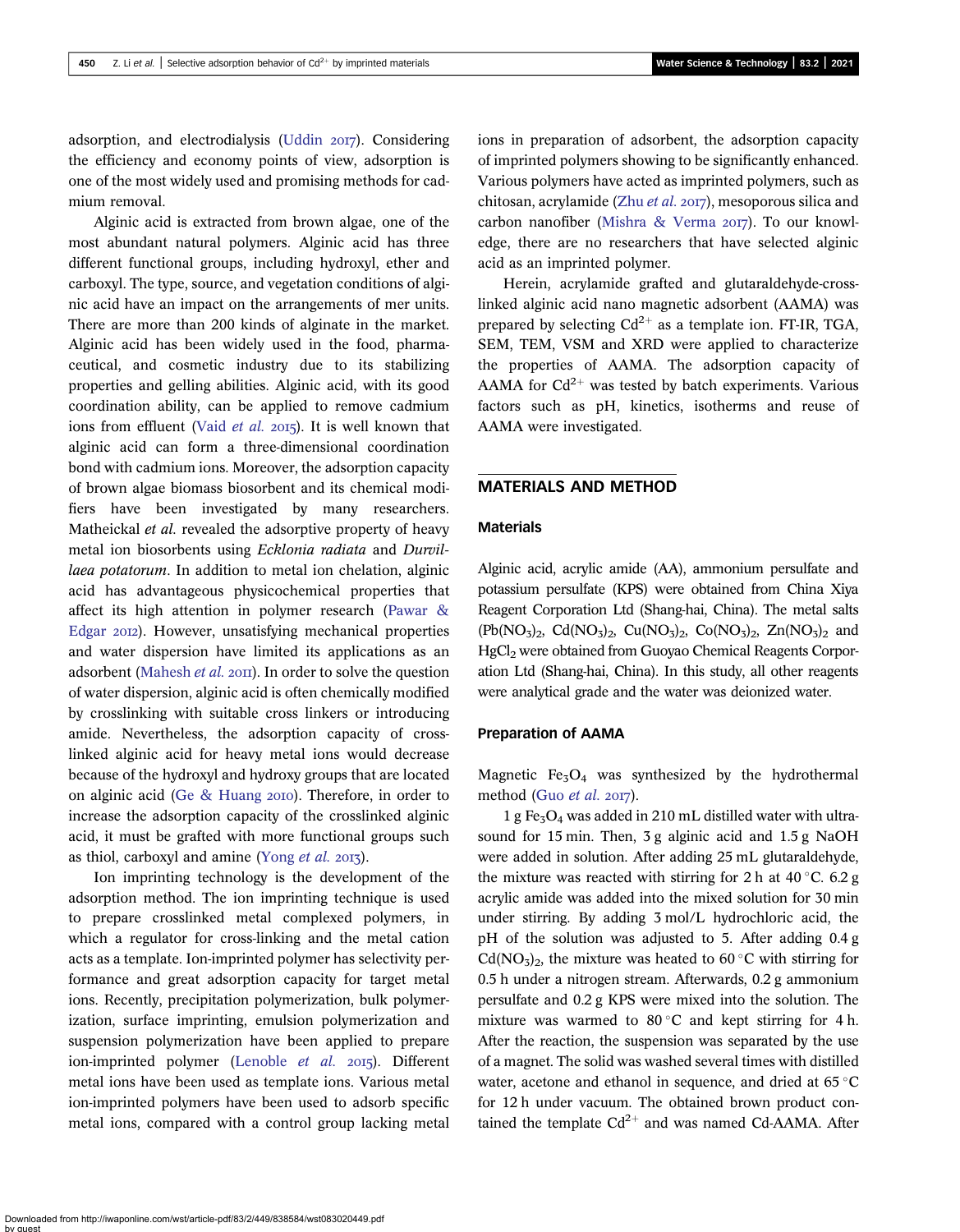<span id="page-2-0"></span>being ground, the product was immersed in 0.5 mol/L EDTA solution to remove the template  $Cd^{2+}$  ion. The magnetic brown solid was separated by use of a magnet and washed

with distilled water, then dried at  $65^{\circ}$ C in a vacuum. The obtained brown product was named AAMA. The possible preparation processes are given in Figure 1.



Figure 1 | The synthetic route of AAMA.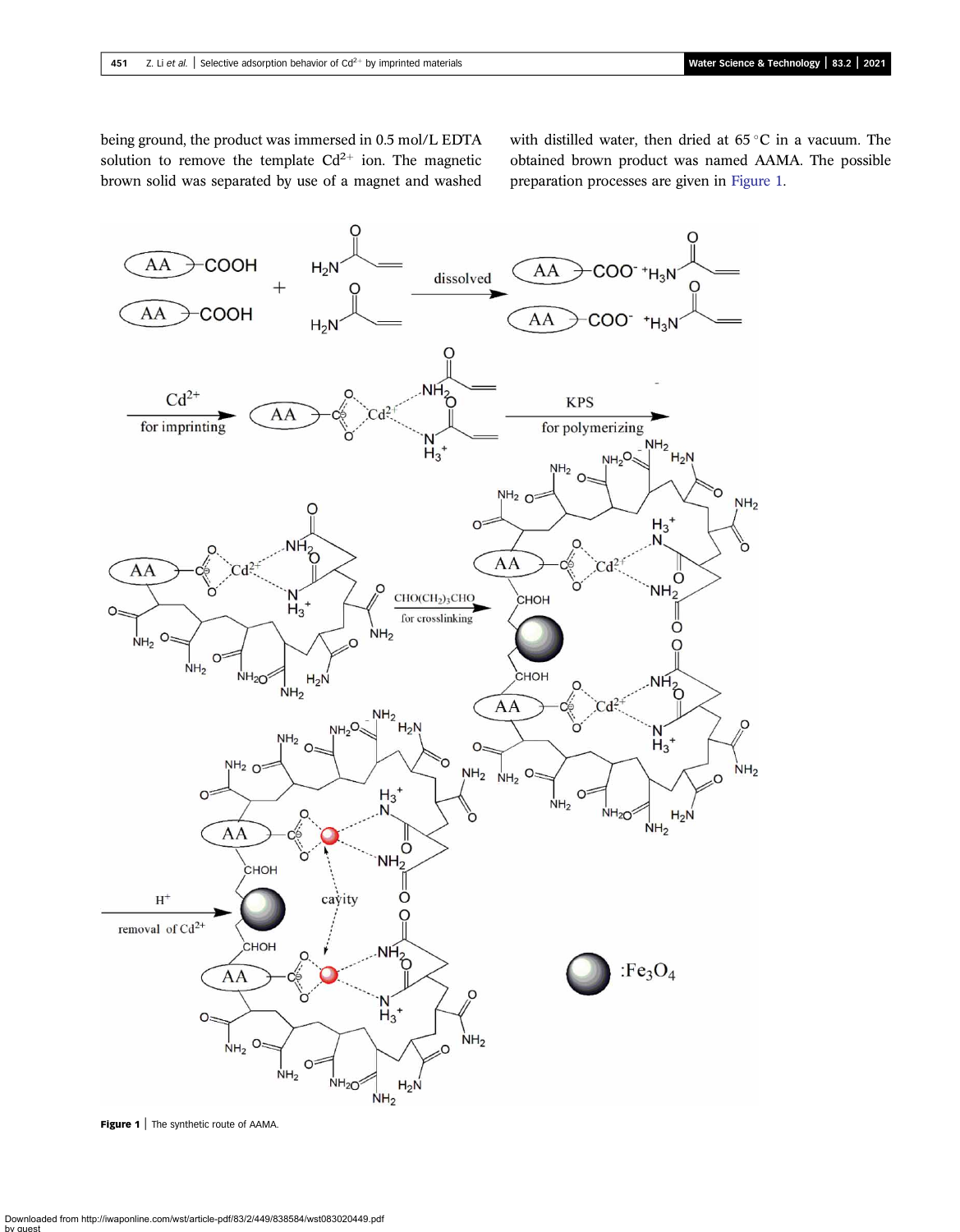## Characterization of AAMA

The hysteresis loops were detected by vibrating sample magnetometer (VSM) (LDJ 9600, USA). Fourier transform infrared (FTIR) spectrograms were obtained by Perkin Elmer spectrum FTIR (Perkin Elmer, USA). SEM images were photographed by Sigma (Carl Zeiss, Germany). The thermal stability of AAMA was tested by thermogravimetric analysis (TGA) (SDTA851, Swit). The concentration of metal ions was detected by Inductively coupled plasma mass spectrometry (ICP-MS) (Agilent 7500, USA).

#### Adsorption experiments

Aqueous solutions of metal ions (concentration:100 mg/L) were prepared from  $Pb(NO<sub>3</sub>)<sub>2</sub>$ ,  $Cd(NO<sub>3</sub>)<sub>2</sub>$ ,  $Cu(NO<sub>3</sub>)<sub>2</sub>$ ,  $Co(NO<sub>3</sub>)<sub>2</sub>$ ,  $Zn(NO<sub>3</sub>)<sub>2</sub>$  and HgCl<sub>2</sub>. 0.1 mol/L HCl and 0.1 mol/L NaOH were used to adjust the pH values of solution. Generally, 100 mg AAMA was added to 100 mL metal ion solutions and the mixture was subjected to ultrasound for 10 min and shocked for a certain time. The adsorption capacity q(mg/g) of AAMA was calculated as follows:

$$
q = \frac{(c_0 - c_e) \cdot V}{m} \tag{1}
$$

where  $C_e$  and  $C_0$  (mg/L) are the equilibrium and initial concentration of metal ions,  $m$  (g) is the mass of AAMA,  $V$  (L) is the volume of aqueous solution. The isothermal and kinetic models used in the study are shown in Table 1.

Table 1 | The kinetic and isothermal adsorption models used in the study

#### Measurement of point of zero charge (PZC)

The PZC of AAMA was tested by the salt addition method. First, AAMA (100 mg) was added in 0.01 M NaNO<sub>3</sub> solution (100 mL). Second, NaOH (0.1 M) and  $HNO<sub>3</sub>$  (0.1 M) were used to adjust the pH of the suspension. Third, the mixed solution was continuously stirred for 24 h. Finally, the pH values were detected and the changes of the pH (ΔpH) plotted against the initial pH. The point where the plot bisects the x-ax is was the PZC of AAMA [\(Mahmood](#page-13-0) et al. 2011).

## Desorption and regeneration studies

The adsorption experimental conditions:  $Cd^{2+}$  is 200 mg/L, contact time is 180 min, 100 mg AAMA in 100 mL solution at 303 K. After magnetic separation, AAMA that had adsorbed  $Cd^{2+}$  was added in 50 mL of 0. 5 mol  $L^{-1}EDTA$ and stirred for 6 h at 298 K. Afterwards, the AAMA was magnetically separated from the solution and washed several times with distilled water. AAMA was reused in a new adsorption-desorption cycle and recycled five times.

## RESULTS AND DISCUSSIONS

### Characterization of AAMA

[Figure 2](#page-4-0) shows the SEM image of  $Fe<sub>3</sub>O<sub>4</sub>$  and AAMA.  $Fe<sub>3</sub>O<sub>4</sub>$ shows polyhedral morphology. AAMA has an irregular

| <b>Model</b>               | Linear equation                                                                             | <b>Plot</b>             | <b>Nomenclature</b>                                                                                                                                       | Reference                  |
|----------------------------|---------------------------------------------------------------------------------------------|-------------------------|-----------------------------------------------------------------------------------------------------------------------------------------------------------|----------------------------|
| Kinetic model              |                                                                                             |                         |                                                                                                                                                           |                            |
| Pseudo first-order         | $\log (q_e - q_t) = \log q_e - \frac{K_1 t}{2.303} \log (q_e - q_t)$ vs. t                  |                         | $q_e$ and $q_t$ are the amounts of adsorbed by<br>adsorbent at equilibrium and time t,<br>respectively; $K_1$ is the pseudo first-order<br>rate constant. | Ge <i>et al.</i> $(2016)$  |
| Pseudo second-<br>order    | $\frac{t}{q_t} = \frac{1}{K_2 (q_e)^2} + \frac{t}{q_e}$                                     | $t/q_t$ vs. t           | $K_2$ is the pseudo second-order rate constant                                                                                                            | Ge & Huang (2010)          |
| Intraparticle<br>diffusion | $q_t = K_i t^{0.5} + C$                                                                     | $q_t$ vs $t^{0.5}$      | $C$ is a constant.                                                                                                                                        | Guo <i>et al.</i> $(2017)$ |
| Isotherm model             |                                                                                             |                         |                                                                                                                                                           |                            |
| Freundlich                 | $\log q_e = \log K_F + \frac{\log C_e}{n}$                                                  | $log q_e$ vs. $log C_e$ | $K_F$ is a Freundlich constant; n is a constant<br>depicting the adsorption intensity                                                                     | He <i>et al.</i> $(2016)$  |
| Langmuir                   | $\frac{C_e}{q_e} = \frac{1}{q_m \cdot K_L} + \frac{C_e}{q_m}$<br>$\ln q_e = \ln q_m - BA^2$ | $C_e/q_e$ vs. $C_e$     | $K_{\text{L}}$ is the adsorption equilibrium constant                                                                                                     | Guo <i>et al.</i> (2020)   |
| Dubinin-<br>Raduskevich    |                                                                                             | $lnq_e$ vs. A           | B is a Dubinin-Raduskevich model constant                                                                                                                 | Pang <i>et al.</i> (2011a) |
| Redlich-Petterson          | $q_e = \frac{K_{RP} C_e}{1 + a_e C_e^{\beta}}$                                              | $q_e$ vs $C_e$          | $K_{\rm RP}$ , $a_{\rm p}$ and $\beta$ are Redlich-Petterson model<br>constants and the exponent.                                                         | Zhu <i>et al.</i> $(20I7)$ |

Downloaded from http://iwaponline.com/wst/article-pdf/83/2/449/838584/wst083020449.pdf by guest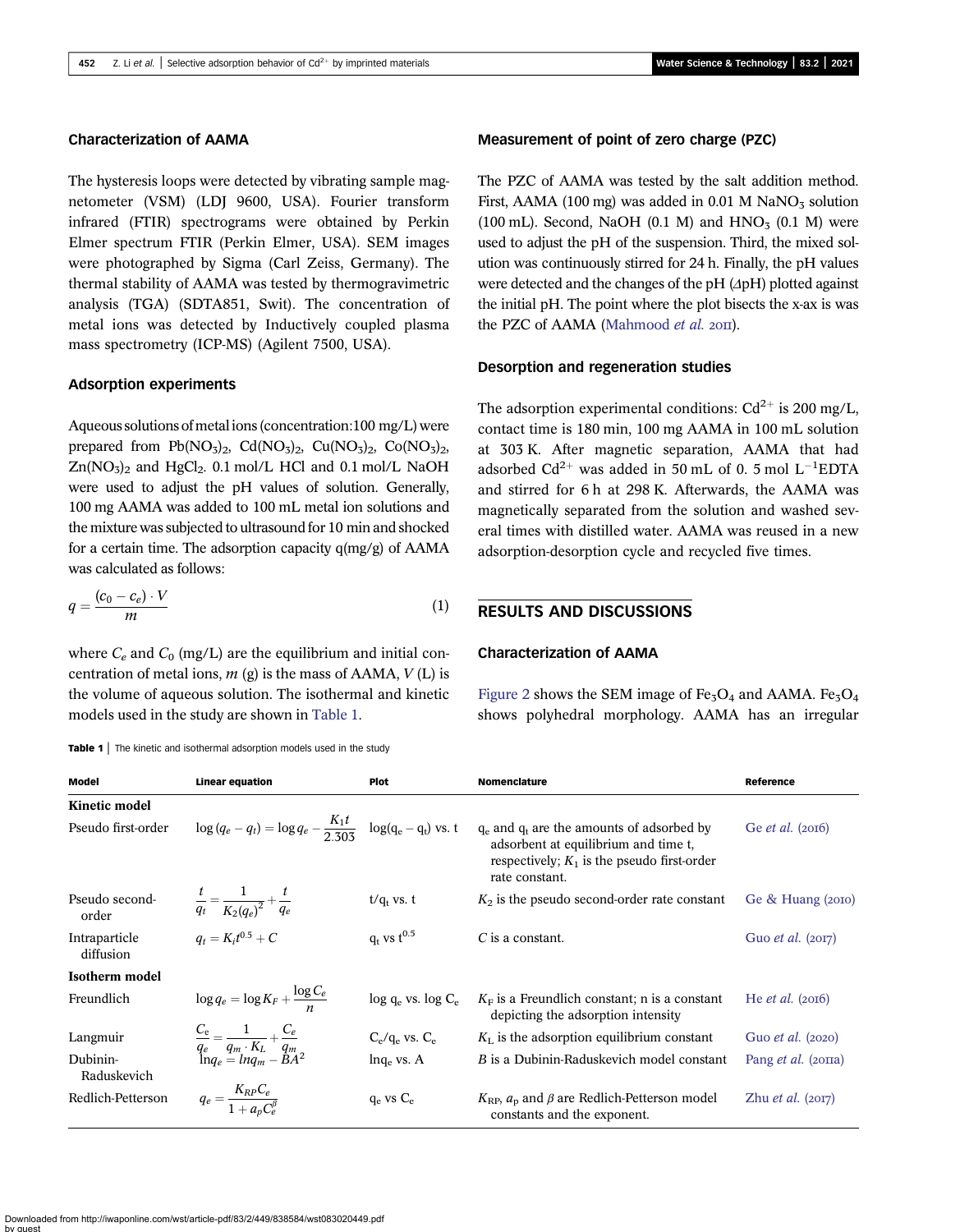<span id="page-4-0"></span>block morphology with pores inside and granular protrusions on the surface. Figure  $2(c)-2(e)$  show the higher magnification TEM images of AAMA; it clear to observe

that  $Fe<sub>3</sub>O<sub>4</sub>$  is distributed in AAMA. Moreover, the observed lattice fringes indicate that  $Fe<sub>3</sub>O<sub>4</sub>$  has a good crystalline structure (Figure 2(e)). The fringe spacing of 0.25 nm could



**Figure 2** | SEM image of Fe<sub>3</sub>O<sub>4</sub> (a) and AAMA (b), TEM image of AAMA (c-e).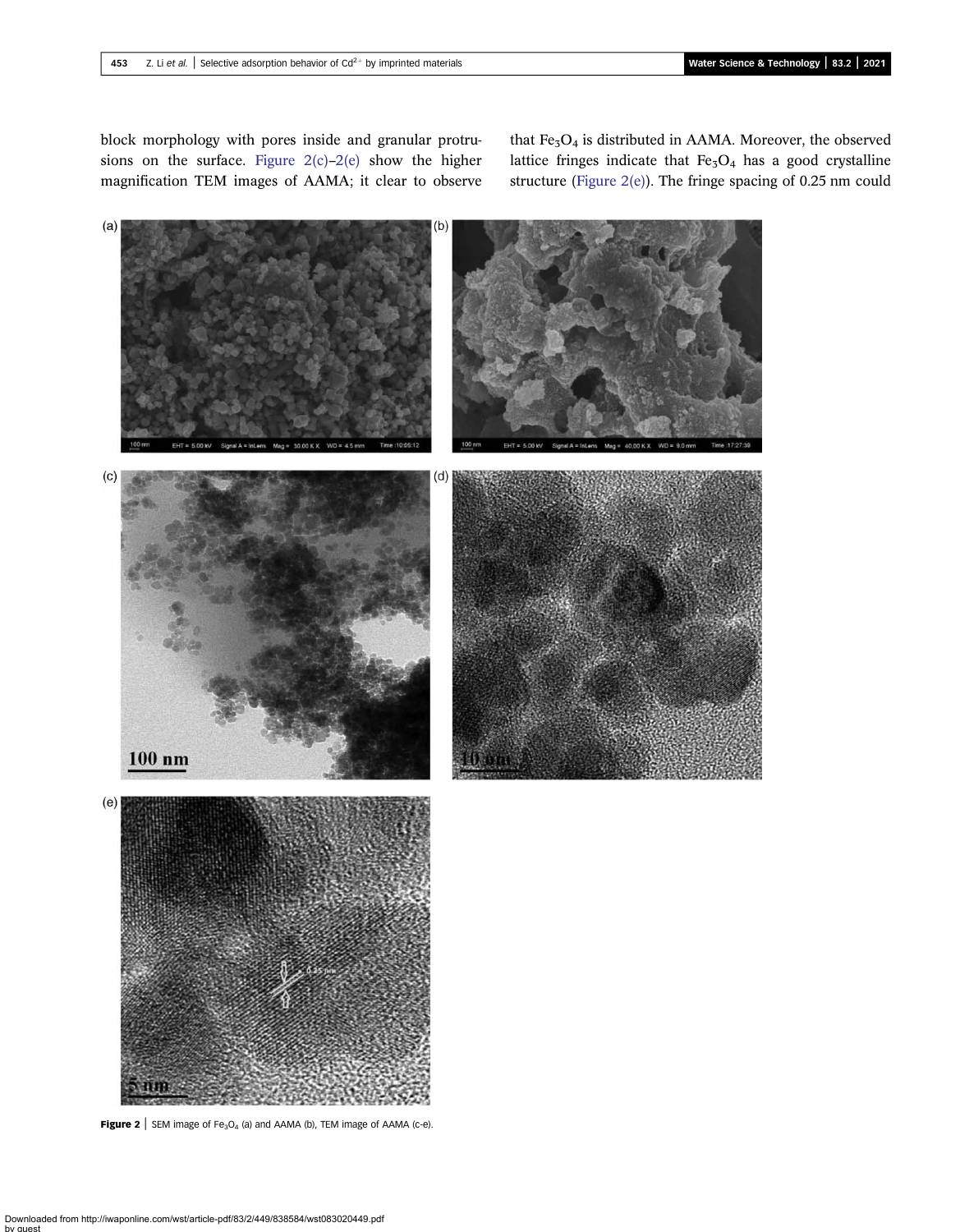be corresponded to the  $(311)$  plane of Fe<sub>3</sub>O<sub>4</sub> (Guo *[et al.](#page-13-0)*)  $2020$ ). This clearly testified that Fe<sub>3</sub>O<sub>4</sub> has combined with AAMA. The EDX results of AAMA are shown in Figure S1 and Table S1. It clear to observe that AAMA is rich in N, O elements, which is advantageous for the adsorption of metal ions. The Fe and O elements are also shown in Figure S1, suggesting  $Fe<sub>3</sub>O<sub>4</sub>$  has combined with alginic acid.

Figure 3 shows the XRD results of  $Fe<sub>3</sub>O<sub>4</sub>$  and AAMA. The peaks of  $Fe<sub>3</sub>O<sub>4</sub>$  are at 30.1 (220), 35.5 (311), 43.1 (400), 53.4 (422), 57.0 (511) and 62.6 (440), which agreed with the data of  $Fe<sub>3</sub>O<sub>4</sub>$  in the JCPDS file (PDF No. 85-1436). This proved that  $Fe<sub>3</sub>O<sub>4</sub>$  has a spinel structure. The characteristic peaks of AAMA are identified with  $Fe<sub>3</sub>O<sub>4</sub>$ except the peaks at 27.2, indicating that the grafted alginic acid does not influence the crystal structure of  $Fe<sub>3</sub>O<sub>4</sub>$ . Moreover, the XRD results of AAMA confirmed each other with SEM diffraction fringes.

To confirm the functional group in AAMA, the FTIR spectra of prepared intermediate and AAMA are shown in Figure 4. The FTIR spectra of Fe<sub>3</sub>O<sub>4</sub>, Fe<sub>3</sub>O<sub>4</sub> + AA, Fe<sub>3</sub>O<sub>4</sub> +  $AA + AM$ , Fe<sub>3</sub>O<sub>4</sub> + AA + AM + Cd<sup>2+</sup> and AAMA revealed a pointed absorbance band at  $576 \text{ cm}^{-1}$ , corresponding to the stretching vibration of Fe-O. The peak at  $1,024$  cm<sup>-1</sup> corresponds to C-O stretching vibration, indicating a crosslinking reaction between epoxy chloropropane and functional monomers (Zhu *[et al.](#page-13-0)*  $20I7$ ). The absorbance peaks of AA,  $Fe<sub>3</sub>O<sub>4</sub> + AA$ ,  $Fe<sub>3</sub>O<sub>4</sub> + AA + AM$ ,  $Fe<sub>3</sub>O<sub>4</sub> +$  $AA + AM + Cd^{2+}$  and AAMA at 1,640 cm<sup>-1,</sup> 1,409 cm<sup>-1</sup> and 2,941 cm<sup>-1</sup> were attributed to the stretching of  $C = O$ of acrylamide, bending vibration and stretching vibration of C-H. Peaks at  $3.649 \text{ cm}^{-1}$  and  $1.155 \text{ cm}^{-1}$  are contributing to N-H stretching vibration and the weak swing vibration of  $NH_2$ , respectively (Ge *[et al.](#page-13-0)* 2016). In addition,



**Figure 3** | XRD results of Fe<sub>3</sub>O<sub>4</sub> and AAMA.



Figure 4 | The IR spectra of Fe<sub>3</sub>O<sub>4</sub>, AA, Fe<sub>3</sub>O<sub>4</sub> + AA, Fe<sub>3</sub>O<sub>4</sub> + AA + AM, Fe<sub>3</sub>O<sub>4</sub> + AA +  $AM + Cd^{2+}$  and AAMA.

as the degree of crosslinking increases, the possibility of a six- or five-membered ring increases, resulting in a red-shift of the stretching vibration peak of the amino group. FTIR proved that the AAMA have successfully grafted acrylamide and alginic acid.

Figure 5 shows the TGA curves of prepared intermediate and AAMA. At 50 °C to 125 °C, the Fe<sub>3</sub>O<sub>4</sub> had a weight loss of about 3.57%, corresponding to adsorbed water volatilization (Guo *[et al.](#page-13-0)* 2017). In addition, the Fe<sub>3</sub>O<sub>4</sub> had a weight loss of about 3.86% at range of 570  $\degree$ C to 750  $\degree$ C, which corresponds to hydroxyl decomposition. Compared to  $Fe<sub>3</sub>O<sub>4</sub>$ ,  $Fe<sub>3</sub>O<sub>4</sub> + AA$ reveals an additional thermal decomposition of 28.7% related to the decomposition of the amino group and carboxyl, which are located at AA [\(Pandi & Viswanathan](#page-13-0) 2015). Compared to  $Fe<sub>3</sub>O<sub>4</sub> + AA$ ,  $Fe<sub>3</sub>O<sub>4</sub> + AA + AM$  shows an additional loss of



**Figure 5** | TGA results of Fe<sub>3</sub>O<sub>4</sub>, AA, Fe<sub>3</sub>O<sub>4</sub> + AA, Fe<sub>3</sub>O<sub>4</sub> + AA + AM and AAMA.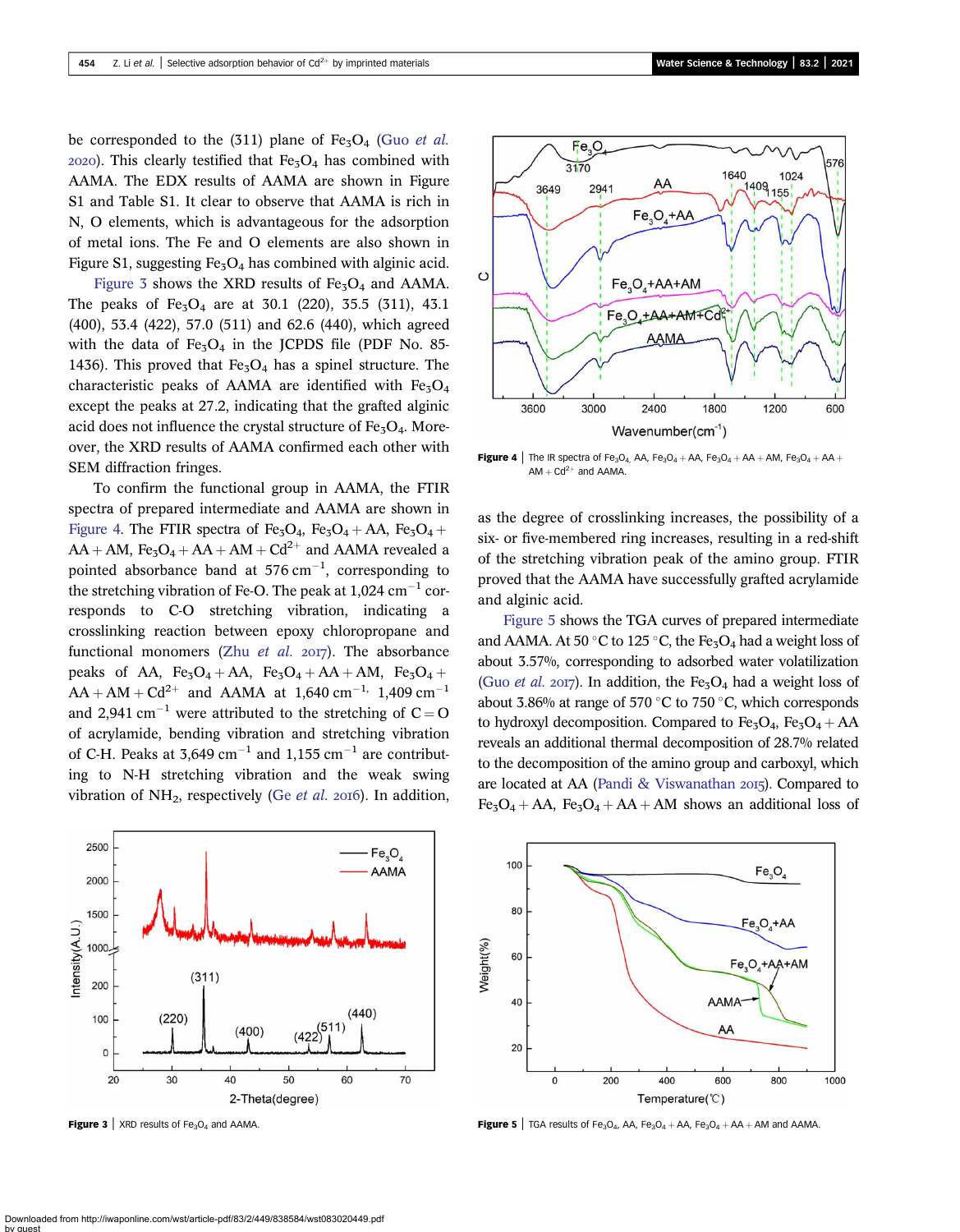30.2%, corresponding to the decomposition of AM. Fe<sub>3</sub>O<sub>4</sub> +  $AA + AM$  and  $AAMA$  show higher consistency in thermal weight loss, except for the temperature range of  $719-822$  °C. This may be due to the fact that there are large amounts of ionic holes in AAMA, which increases the specific surface area and leads to rapid decomposition of the functional groups. Referring to the thermal decomposition of AA, it can be concluded that AAMA have been successfully prepared.

To test the magnetic characteristics of the AAMA, the magnetic saturation value of  $Fe<sub>3</sub>O<sub>4</sub>$  and AAMA are tested at 298 K (Figure 6). The magnetization saturation values of the Fe<sub>3</sub>O<sub>4</sub> and AAMA are 57.55 and 12.26 emu/g, respectively. According to the IR and TGA results, AA and AM are modified on the surface of  $Fe<sub>3</sub>O<sub>4</sub>$ . Since AA and AM are not magnetic, this will mask the magnetic properties of Fe<sub>3</sub>O<sub>4</sub> (Ma *[et al.](#page-13-0)* 2005). VSM results showed that the AA and AM had been grafted on the surface of  $Fe<sub>3</sub>O<sub>4</sub>$ .

## Adsorption of AAMA for heavy metal ions

Table 2 shows the adsorption capacities of AAMA at pH 5 for different metal ions (Pb<sup>2+</sup>, Hg<sup>2+</sup>, Cu<sup>2+</sup>, Cd<sup>2+</sup>, Co<sup>2+</sup> and  $Zn^{2+}$ ). The adsorption capacity of AAMA for Cd<sup>2+</sup> was more than 4.79 times that for any other heavy metal ions, which is higher than an other adsorbent (Ge *[et al.](#page-13-0)* 2016). The results indicate that AAMA had selective adsorption



**Figure 6** | Magnetization curve of the magnetic  $Fe<sub>3</sub>O<sub>4</sub>$  and AAMA measured at room temperature.

Table 2 | The adsorption capacities of AAMA for different heavy metal ions

| Metal ion                                       |  |  | $Cd^{2+}$ Zn <sup>2+</sup> Co <sup>2+</sup> Cu <sup>2+</sup> Hg <sup>2+</sup> Pb <sup>2+</sup> |  |
|-------------------------------------------------|--|--|------------------------------------------------------------------------------------------------|--|
| Adsorption capacity $(mg/g)$ 163 34 18 22 31 24 |  |  |                                                                                                |  |

toward  $Cd^{2+}$ . This selectivity is the reason for the reserve of holes and coordination ([Figure 1](#page-2-0)).

## Effect of factors for adsorption of  $Cd^{2+}$  by AAMA

## Effect of pH

It is well recognized that the pH value of a solution plays an important part in the adsorption process. Figure 7 shows the change of the adsorption capacity of AAMA by varying the pH from 1.0 to 5.5. It can be discovered that the pH value of the solution has an intense effect on the adsorption capacity of AAMA. The adsorption capacity of AAMA for  $Cd^{2+}$  first increases rapidly at pH 1–5 and then decreases at pH 5–5.5. The maximum adsorption capacity of AMAA for  $Cd^{2+}$  at pH 5.0 achieved 165 mg/g. The other reports also showed this phenomenon (Ge  $et$  al. 2012). The adsorption capacity of AAMA is much higher than that of the composite material for  $Cd^{2+}$ , which reaches a maximum of 100.9 mg/g at pH 5.5 (Fan [et al.](#page-13-0) 2020).

The influence of pH on the adsorption process is mainly impacted in the interaction between metal ions and functional groups. Point of zero charge (PZC) can reflect the surface charge characteristics of AAMA. When the pH value of the solution is lower than PZC, the surface charge of the adsorbent is positive, resulting in the access of metal ions becoming difficult due to repulsive forces. Because the PZC of AAMA was 4.7 (which is consistent with the zeta potential results, see Supporting information Figure S2), the surface charge of AAMA was positively charged; there was



Figure  $7$  | Effect of initial pH value on the adsorption capacity adsorption (experimental conditions: metal ion concentration is 200 mg/L, contact time is 140 min, 100 mg AAMA in 100 mL solution at 303 K, Repeat time: 3).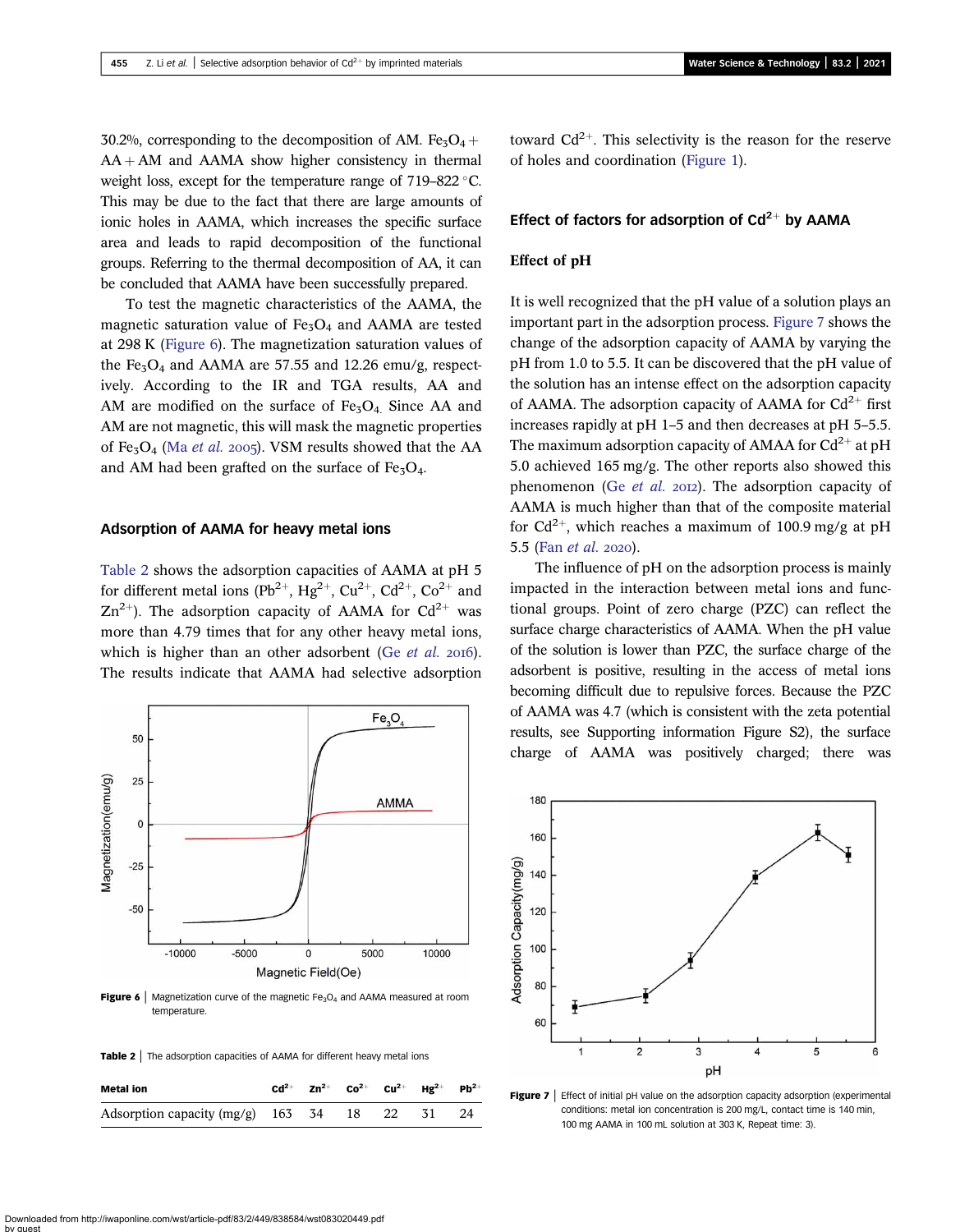competition between metal ions and hydrogen ions on the AAMA when the pH values were below 4.7, leading to the lower adsorption capacity at solution pH below 4.7. When the pH values of the solution were higher than 4.7 the surface charge of AAMA was negative and  $Cd^{2+}$  was positively charged, so the adsorption capacity of AAMA increased thanks to the electrostatic attractive force between metal ions and functional groups (Lee  $et$  al.  $20I2$ ). Moreover, the pH value of the solution would affect the chelation strength between functional groups and metal ions. With the increase of pH,  $Cd^{2+}$  began to precipitate as hydroxides. Therefore, 5.0 was selected as the optimum pH value for  $Cd^{2+}$  adsorption. In other studies, the adsorption capacity of  $Cd^{2+}$  was highest at pH 5.0 (Rahmi  $\&$  Nurfatimah 2018).

## Effect of AAMA dosage

Figure 8 shows the adsorption capacity of AAMA at different dosages. It can be found that the adsorption capacity of AAMA for  $Cd^{2+}$  slightly decreased with the increase in dosage (20–100 mg). Nevertheless, the adsorption capacity of AAMA quickly decreased in a dosage range of 100– 140 mg. It might be the fact that AAMA could effectively contact with more  $Cd^{2+}$  in the same concentration of solution while the AAMA dosage was smaller. Mittal considered that the greater the amount added, the greater the probability of AAMA agglomeration, resulting in a decrease in the number of adsorption sites and a decrease in adsorption capacity ([Mittal](#page-13-0)  $et$   $al.$  2015). In order to reduce the error caused by weighing as much as possible, the added amount is 100 mg in the experiment.



Figure 8 | Effects of adsorbent dosage for the adsorption of  $Cd^{2+}$  on AAMA (experimental conditions: metal ion concentration is 200 mg/L(100 mL),  $pH = 5$ , contact time is 140 min, 303 K, repeat time: 3).

## Effects of temperature and adsorption time on the adsorption capacity

The effect of temperature and adsorption time on the adsorption capacity for  $Cd^{2+}$  are shown in Figure 9. Obviously, a rapid initial rate of  $Cd^{2+}$  adsorption on the AAMA was discovered during the first 70 min, contributing to approximately 85% of the total adsorption capacity of AMAA, with a gradual approach to the limiting adsorption capacity at 140 min. In its infancy, the high initial adsorption rate contributed to strong chelation, the effective mass transfer and the abundant adsorption sites available ([Jing](#page-13-0)  $et$  al. 2015). The spendable adsorption sites decreased with the increase in adsorption time and the travel rate slowed down gradually due to the reduction in concentration difference. Moreover, it can also be found that the adsorption capacity of AAMA was influenced by the temperature of the solution. With the increase in temperature, the adsorption capacity of AAMA for  $Cd^{2+}$  reflected the phenomenon of first increasing and then decreasing. When the temperature is 303 K, the adsorption capacity of AAMA for  $Cd^{2+}$  is largest. This may be due to the fact that the phenomenon of thermal expansion was discovered on AAMA when the temperature rises. In the temperature range of 298–303 K, with the increase in temperature, the metal ion diffusion rate increases, causing metal ions to enter the deeper part of the AAMA, and the ions' cavity utilization increases. Thereby the adsorption capacity is increased. However, in the temperature range of 303– 308 K, AAMA undergoes thermal expansion. The ion cavities were squeezed with the expansion of AAMA, making



**Figure 9** Effects of adsorption time and temperature on the adsorption capacity (experimental conditions: metal ion concentration is 200 mg/L,  $pH = 5$ , 100 mg AAMA in 100 mL solution, repeat time: 3).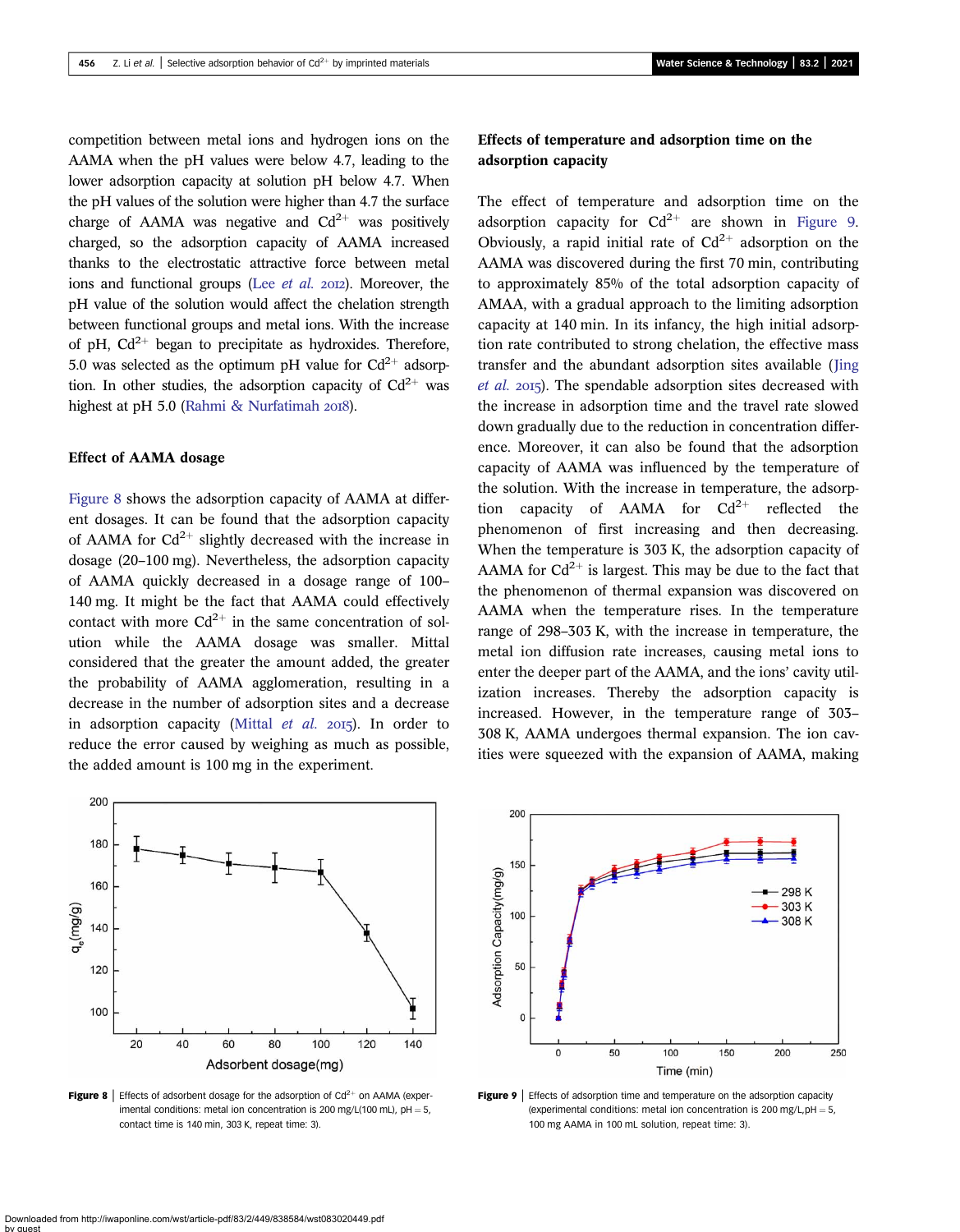it difficult for  $Cd^{2+}$  to enter them. Thereby, the adsorption capacity decreased. The adsorption of  $Pb^{2+}$  on crosslinked chitosan (Ge [et al.](#page-13-0) 2016) and the adsorption of  $Cd^{2+}$  on  $\beta$ cyclodextrin (Zhu [et al.](#page-13-0)  $20I7$ ) also found analogous results. Hence, AAMA had an optimal temperature (303 K) for the adsorption of  $Cd^{2+}$ .

#### Adsorption kinetics

In order to investigate the adsorption kinetics of the adsorption process, the pseudo-first-order kinetic model, pseudosecond-order kinetic model and intra-particle diffusion model were employed to fit the adsorption rate data.

The pseudo-first-order kinetic model and pseudosecond-order kinetic model are shown in Figure 10. Table 3 shows the results of correlation coefficients  $(R^2)$ and kinetic constants. From the point view of predicted  $q_e$ and fitting  $R^2$ , the pseudo-second-order model is more suitable than the pseudo-first-order model to describe the adsorption kinetics, indicating that the adsorption rate of  $Cd^{2+}$  is controlled by chemical progress (Pang *[et al.](#page-13-0)* 2011a).

To further explore the adsorption mechanism, the intraparticle diffusion model is used to investigate the adsorption progress. [Figure 11](#page-9-0) shows the plots of  $q_t$  versus  $t^{1/2}$  for  $Cd^{2+}$ . From [Figure 11](#page-9-0), the fitted linear can be divided into three stages. [Table 4](#page-9-0) shows the calculated intra-particle diffusion constants. From [Table 4](#page-9-0), it can be found that the order of adsorption rate is  $K_{id,1} > K_{id,2} > K_{id,3}$ . The first stage is that  $Cd^{2+}$  is adsorbed in the ion cavities, which are located on the exterior surface of AAMA. When the exterior surface of AAMA reaches saturation,  $Cd^{2+}$  gradually enters into the interior of AAMA. As the interspace becomes smaller,  $Cd^{2+}$  diffusion resistance becomes larger, resulting in the decrease of diffusion rates  $(K_{id2})$ . The final stage corresponds to the equilibrium period, in which the adsorption and desorption rates are equal (Li  $et$  al.  $20 \text{II}$ ).

## Effect of initial concentration on the adsorption capacity

The effect of initial  $Cd^{2+}$  concentration on the adsorption capacity of AMAA is shown in [Figure 12](#page-9-0). As shown in [Figure 12,](#page-9-0) the adsorption capacity for  $Cd^{2+}$  starts with a rapid increase and then increases slowly in the late stage. The maximum adsorption capacity of AMAA for  $Cd^{2+}$  has reached 167 mg/g at the initial concentration of 200 mg/L. AAMA can adsorb more  $Cd^{2+}$  in the ion cavities with increasing initial concentration. However, the adsorption capacity of AAMA for  $Cd^{2+}$  has a certain critical amount of ion cavities. The ion cavities are gradually filled with  $Cd^{2+}$  when the initial concentration increases to a certain value. As the initial concentration of  $Cd^{2+}$  increases further, the adsorption capacity remains at a relatively stable value. Compared with the adsorption capacity of metal ions by alginic acid, the adsorption capacity of  $Cd^{2+}$  by AAMA is



Figure 10 | Pseudo-first-order kinetic model (a) and pseudo-second-order kinetic model (b) for the adsorption of  $Cd^{2+}$  onto AAMA.

**Table 3** Dynamic parameters for the adsorption of  $Cd^{2+}$  onto AAMA at different temperature

| <b>Pseudo-first-order</b> |        |        | <b>Pseudo-second-order</b> |        |        |
|---------------------------|--------|--------|----------------------------|--------|--------|
| к,                        | $q_e$  | $R^2$  | $K_{2}$                    | qe     | $R^2$  |
| 0.0279                    | 105.75 | 0.9082 | $4.99 \times 10^{-4}$      | 172.71 | 0.9992 |
| 0.0229                    | 114.05 | 0.8816 | $4.13 \times 10^{-4}$      | 184.50 | 0.9991 |
| 0.0282                    | 100.89 | 0.8973 | $5.13 \times 10^{-4}$      | 166.67 | 0.9989 |
|                           |        |        |                            |        |        |

Downloaded from http://iwaponline.com/wst/article-pdf/83/2/449/838584/wst083020449.pdf by guest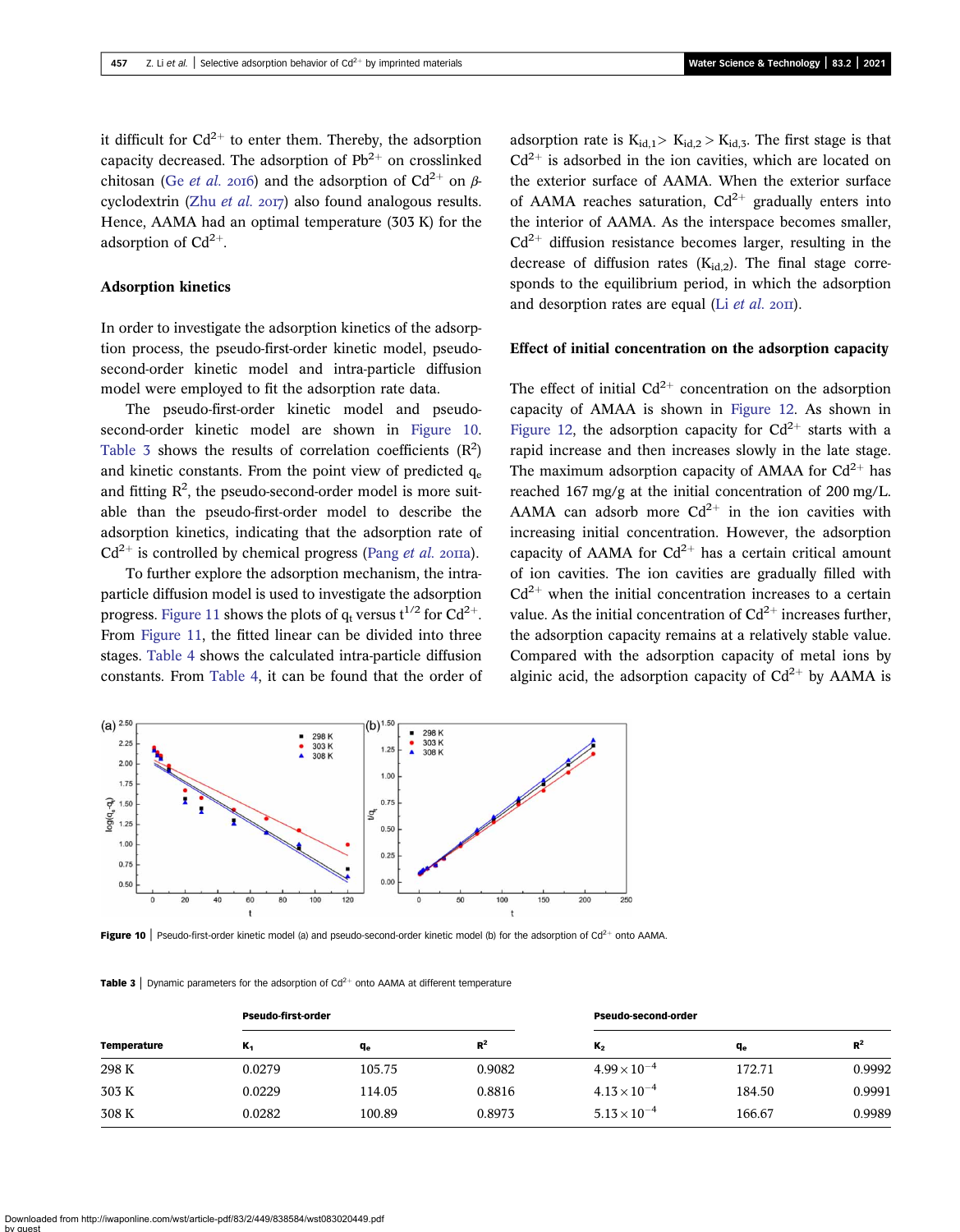<span id="page-9-0"></span>

Figure 11 | Intra-particle diffusion model for the adsorption of  $Cd^{2+}$  onto AAMA.

smaller (Vaid [et al.](#page-13-0) 2015). This might be because the adsorption of  $Cd^{2+}$  by AAMA is dependent on ion holes and chemical adsorption, and ion holes are evenly distributed in the AAMA sphere. There is a certain steric hindrance for  $Cd^{2+}$  to enter AAMA, resulting in some ion holes not being used. So the adsorption capacity of AAMA is reduced compared to the adsorption capacity of alginic acid.

## Adsorption isotherms

The adsorption isotherms are often used to explore the adsorption mechanism at different initial concentrations. The Langmuir, Freundlich, Dubinin-Raduskevich and Redlich-Petterson model are applied to describe the adsorption isotherm behavior.

The adsorption isotherms of  $Cd^{2+}$  with corresponding Freundlich, Langmuir Dubinin-Raduskevich and Redlich-Petterson plots are shown in Figure 12 and Figure S3. The fitting parameters of both Freundlich and Langmuir isotherms are shown in [Table 5](#page-10-0) and Table S2. From [Table 5](#page-10-0) and Table S2, it can be found that the correlation coefficients of Langmuir were highest among the Freundlich, Dubinin-Raduskevich, and Redlich-Petterson models. This indicated that the adsorption progress is monolayer and homogeneous

**Table 4** | Intra-particle diffusion model parameters for the adsorption of  $Cd^{2+}$  onto AAMA

Temperature First linear portion **Second linear portion** Second linear portion Kd<sub>1</sub>  $C_1$  R<sub>1</sub>  $^{2}_{1}$  Kd<sub>2</sub> C<sub>2</sub> R<sub>2</sub><sup>2</sup>  $R_2^2$ 298 K 32.6754 23.3412 0.9920 4.5665 107.9714 0.9693 303 K 32.6549 22.8904 0.9929 5.6895 103.2264 0.9829 308 K 32.5933 25.9351 0.9900 4.0529 107.5182 0.9709

(Pang [et al.](#page-13-0) 2011b). The forecast maximum adsorption capacity of AAMA by the Langmuir model for  $Cd^{2+}$  is 181.82 mg/g, which is higher than previously reported adsorbents ([Table 6\)](#page-10-0). In addition, the values of dimensionless constant R<sub>L</sub> ranged from 0.12 to 0.34 for Cd<sup>2+</sup>, suggesting that the adsorption of  $Cd^{2+}$  is considered as favorable.

## Adsorption thermodynamics

Thermodynamic parameters such as free energy change  $(\Delta G^0)$ , entropy change  $(\Delta S^0)$  and enthalpy change  $(\Delta H^0)$ can be calculated by Equations (2)–(4).

$$
K_d = \frac{q_e}{C_e} \tag{2}
$$

$$
\ln K_d = \frac{\Delta S^0}{R} - \frac{\Delta H^0}{RT}
$$
\n(3)

$$
\Delta G^0 = \Delta H^0 - T \cdot \Delta S^0 \tag{4}
$$

where  $C_e$ (mg/L) and  $q_e$ (mg/L) are the concentration and the adsorption capacity of AMAA under equilibrium condition.



Figure 12 | Effect of initial concentration on the adsorption capacity (experimental conditions:  $pH = 5$ , contact time is 140 min, 100 mg AAMA in 100 mL solution at 303 K, repeat time: 3).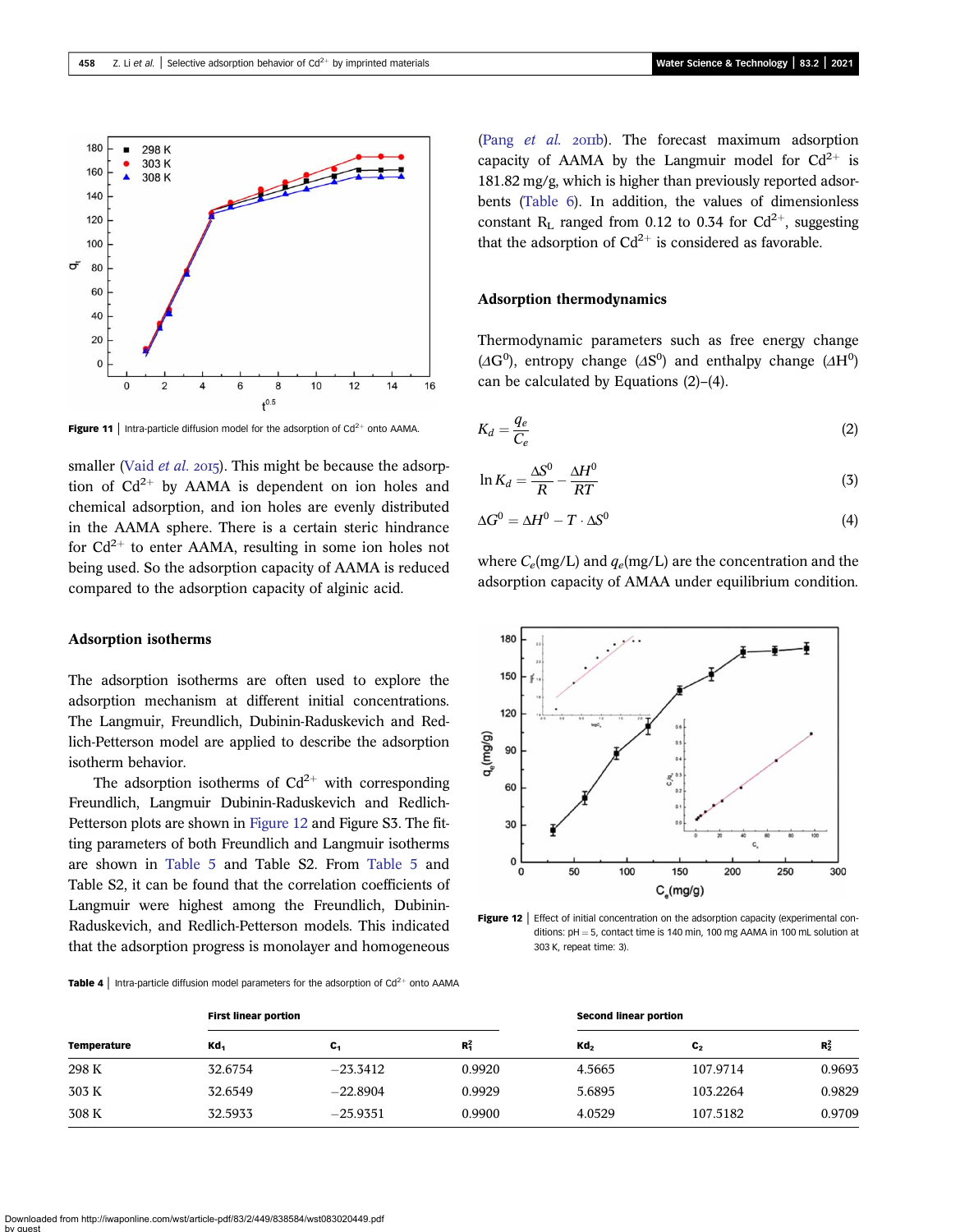| <b>Adsorbent</b> | Langmuir isotherm model |        |               |        | Freundlich isotherm model |      |         |
|------------------|-------------------------|--------|---------------|--------|---------------------------|------|---------|
|                  | q(mg/g)                 | M      | к,            | $R^2$  | ΔF                        | n    | вz<br>ĸ |
| AAMA             | 181.82                  | 0.2443 | $0.12 - 0.34$ | 0.9990 | 45.03                     | 2.84 | 0.8876  |

<span id="page-10-0"></span>**Table 5** | Isotherm modeling parameters for the adsorption of  $Cd^{2+}$  onto AAMA

**Table 6** Adsorption comparison of AAMA and reported studies on adsorbents for Cd<sup>2</sup>

| <b>Adsorbent</b>                    |    |     | C <sub>o</sub><br>$pH$ T(°C) (mg/L) | <b>Adsorption</b><br>capacity (mg/g) | <b>References</b>              |
|-------------------------------------|----|-----|-------------------------------------|--------------------------------------|--------------------------------|
| Modified silica<br>particle         | 6  | 25  | 150                                 | 55.56                                | Radi et al.<br>(20I5)          |
| l-arginine modified<br>adsorbent    | 6  | -25 | 210                                 | 120.2                                | Guo et al.<br>(20I7)           |
| Inverse emulsion<br>polymerization: | 7  | 30  | 250                                 | 107                                  | $Z$ hu <i>et al.</i><br>(20I7) |
| <b>AAMA</b>                         | 5. | 30  | 200                                 | 175                                  | In this<br>work                |

T (K) is the temperature. The fitted linear by  $\ln K_d - 1/T$  is shown in Figure 13. Table 7 shows the related parameters for the adsorption process. As shown in Table 7,  $\Delta G^0$  has negative values.  $\Delta H^0$  and  $\Delta S^0$  have positive values in the range of 293–303 K, while  $\Delta H^0$  and  $\Delta S^0$  have negative values. The activation energy can be defined by the Arrhenius equation. The linear expression is:

$$
\ln K_2 = -\frac{E_a}{RT} + \ln K_0 \tag{5}
$$

where  $K_2$  is the rate constant of the pseudo-second-order model,  $E_a$  is the activation energy of adsorption, T is temperature, and  $K_0$  is the temperature influence factor. The linear fitted by  $ln K_2 - 1/T$  is shown in Figure 13. The activation energy of  $Cd^{2+}$  adsorbed on the surface of AAMA is 41.26 kJ/mol. This suggested that both chemisorption and physical adsorption are involved in the adsorption of  $Cd^{2+}$ by AAMA. Chemical adsorption is the main mechanism, while physical adsorption is the auxiliary (Cao [et al.](#page-13-0)  $2017$ ).

## Adsorption mechanism

The ion cavity is very important in the adsorption mechanism of adsorption of  $Cd^{2+}$  by AAMA. In order to confirm the role of functional groups in the adsorption mechanism, the XPS survey spectrum before and after adsorption (named AAMA and AAMA-Cd<sup>2+</sup>) and high resolution XPS scans of N1 s, O1 s and C1 s were investigated.



Figure 13 | Effect of temperature on adsorption capacity (experimental conditions: metal ion concentration is 200 mg/L,  $pH = 5$ , contact time is 140 min, 100 mg AAMA in 100 mL solution, repeat time: 3).

**Table 7** | The related thermodynamic parameters for the adsorption of  $Cd^{2+}$  onto AAMA

| T(K) | $\varDelta \mathbf{G^0}$ | $\Delta H^0$ | $\varDelta\mathbf{S^0}$ | $R^2$  |
|------|--------------------------|--------------|-------------------------|--------|
| 293  | $-2.63$                  | 55.97        | 0.20                    | 0.9945 |
| 298  | $-3.63$                  |              |                         |        |
| 303  | $-4.63$                  |              |                         |        |
| 308  | $-3.35$                  | $-30.15$     | $-0.087$                | 0.9999 |
| 313  | $-2.92$                  |              |                         |        |
| 318  | $-2.48$                  |              |                         |        |

The survey scans' XPS spectra of AAMA and AAMA- $Cd^{2+}$  are shown in [Figure 14\(a\).](#page-11-0) From [Figure 14\(a\),](#page-11-0) it can be found that the elements of Fe, O, N and C were detected. After  $Cd^{2+}$  adsorption, a new intense peak for Cd at 400.5 eV was detected, suggesting  $Cd^{2+}$  was successfully adsorbed on AAMA. The high resolution O 1 s, N1 s and C1 s spectra of AAMA are shown in Figure 14(b), 14(d) and 14(f). For the AAMA before adsorption, there are two peaks for O1 s spectra, corresponding to 529.6 and 531.4 eV. The peak at 529.6 was related to amide  $(O = C-N)$ . The peak at 531.4 eV can be attributed to carboxyl (COO<sup> $-$ </sup>) (He *[et al.](#page-13-0)* 2016). The contents of the above oxygen atoms before adsorption were 32.96% and 67.04%,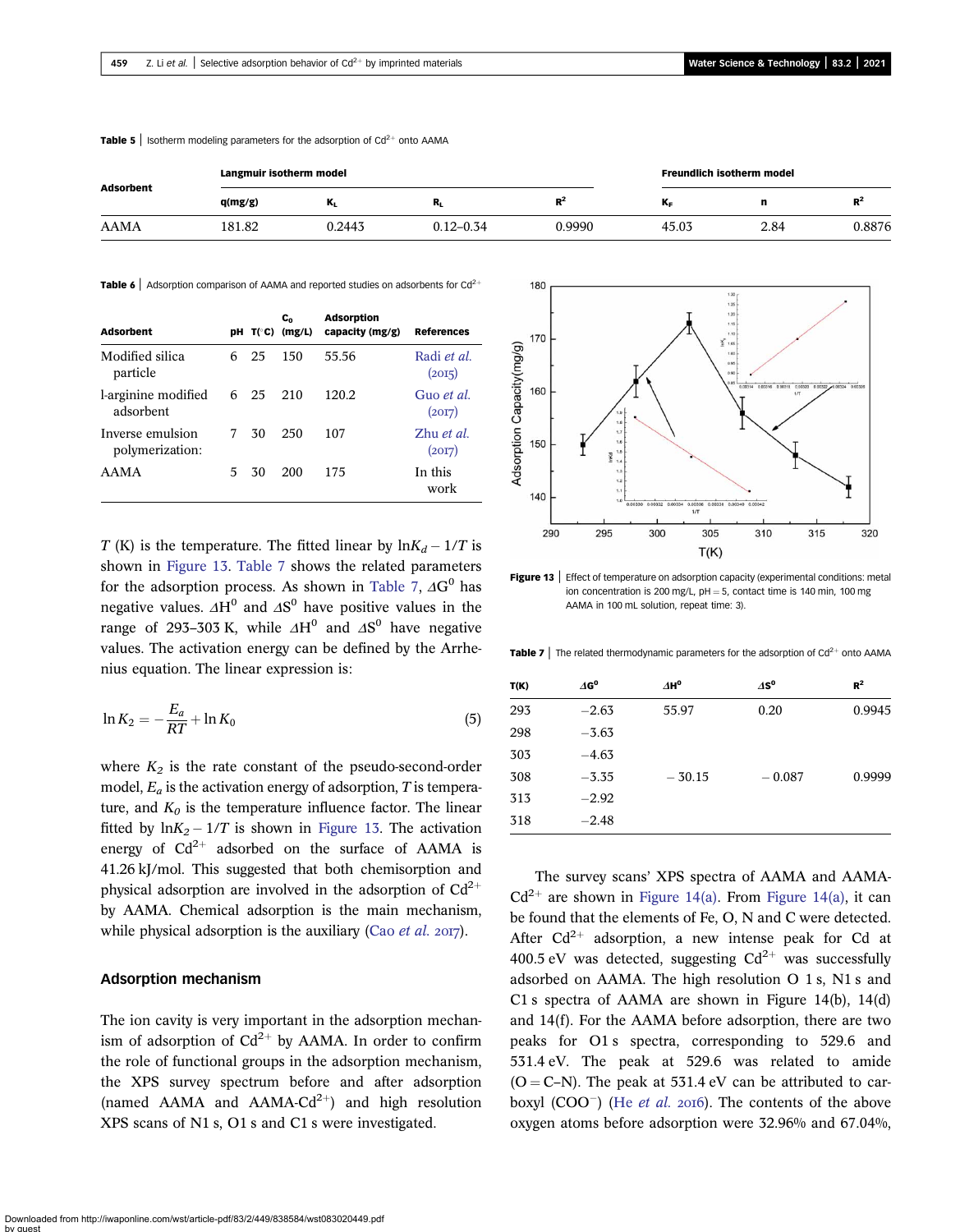<span id="page-11-0"></span>

Figure 14 | The survey scan XPS spectra (a) and high-resolution scan XPS spectra of O1 s (b) N 1 s (d) C 1 s (f). O1 s (c), N 1 s (e) and C 1 s (g) of AAMA after adsorption of Cd<sup>2+</sup>.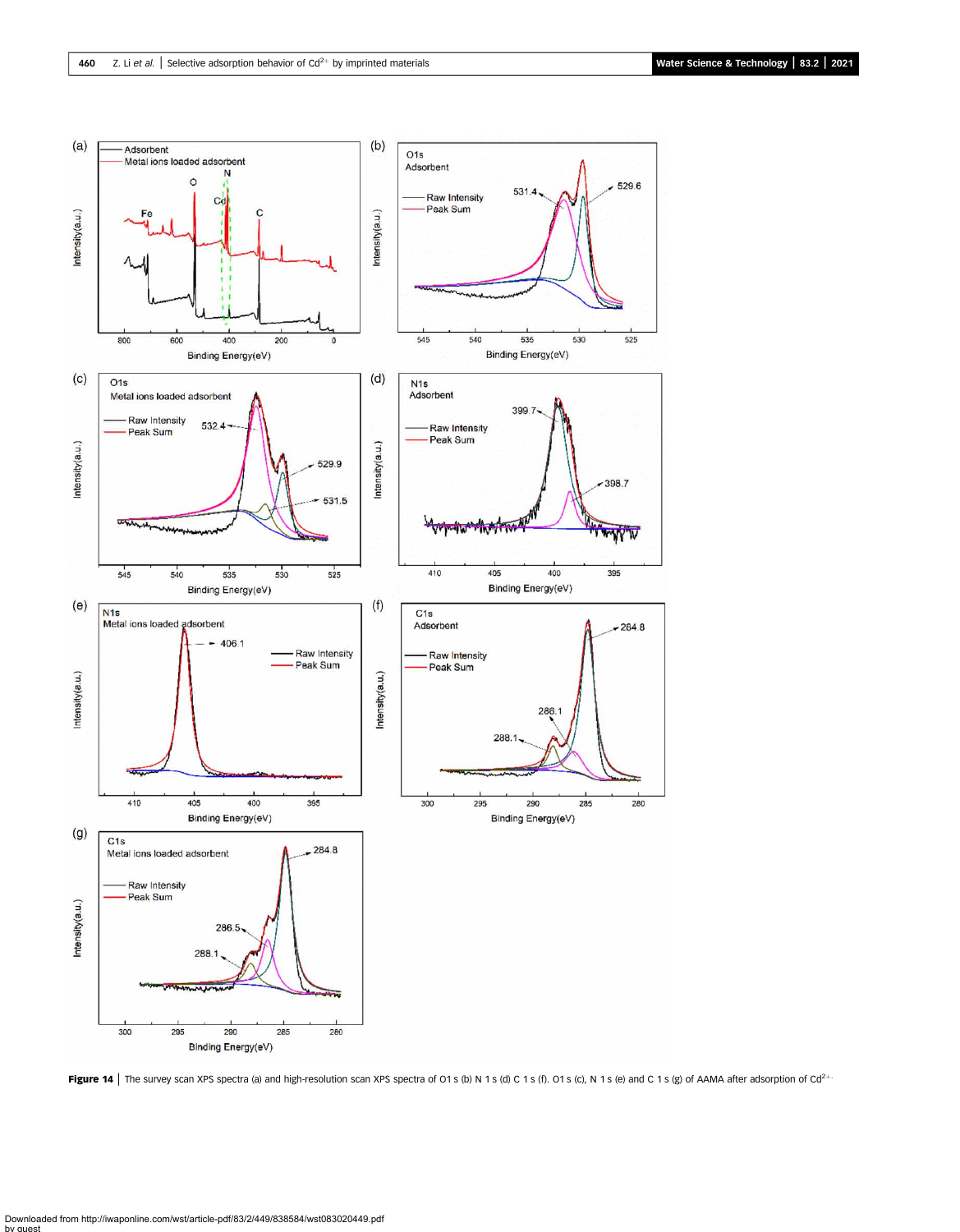respectively. After  $Cd^{2+}$  adsorption, a new peak disappeared at  $532.4$  eV (Figure  $14(c)$ ). The contents of the three peaks turned to be 28.80% (529.6 eV), 8.49% (531.4 eV) and 62.71% (532.4 eV). This proved that the content of the oxygen atoms in the carboxyl group decreased after  $Cd^{2+}$ adsorption, while the content of carbonyl increased because of the formation of the  $Cd^{2+}$ –O–C = O group. The C 1 s spectrum was constituted by three peaks, corresponding to a peak at 284.8 eV (C-C), a peak at 286.1 eV (amide  $(NH<sub>2</sub>-C=O)$ ), and a peak at 288.1 eV (carbonyl  $(C=O)$ ). The contents of the above carbon atoms before adsorption were 9.12%, 13.34%, and 77.54%, respectively, while their contents became 9.19%, 21.83%, and 68.98% after  $Cd^{2+}$ adsorption (Figure  $14(e)$ ). This suggested that the carbonyl group participated in the coordination reaction. The N1 s spectrum was composed of two peaks, corresponding to a peak at 399.7 eV (N-H) and a peak at 398.7 eV (C-N). The contents of the above nitrogen atoms before adsorption were 85.76% and 14.23%, respectively, while their contents became 100% (406.1 eV) after heavy metal ion adsorption (Figure  $14(g)$ ). This indicated that the amino was reacted with  $Cd^{2+}$ . The O1 s, N1 s and C1 s peak areas of AAMA before and after  $Cd^{2+}$  adsorption were different. These results suggested that carboxyl and amino play a vital role in the  $Cd^{2+}$  adsorption progress. In other words, AAMA selectively adsorbs  $Cd^{2+}$ , which not only relies on ion holes, but also depends on functional groups.

### Desorption and regeneration

The recyclability of the adsorbent is a very important parameter for evaluating the potential for industrial applications. The regeneration and reuse of AAMA for  $Cd^{2+}$ removal was evaluated. Because of the strong chelating ligand between EDTA and metal ions, it was used as the desorption solvent in this study. AAMA can be regenerated by 0.5 M EDTA. The adsorption capacity of five cycles was 175, 163, 145, 131 and 125 mg/g, respectively. and still keep about 71% adsorption capacity in the fifth cycle of regeneration (Figure 15). The slight decrease in adsorption capacity may be due to two reasons. Firstly, active sites of chemical adsorption are lost in the process of repeated use. Secondly, the specific geometry structure of AAMA and ion holes is destroyed in the process of repeated use, resulting in a decrease in the number of ion holes and a change in the spatial size of ion holes, which makes it difficult to accurately and selectively adsorb  $Cd^{2+}$ . Other adsorbents have also found that the adsorption capacity decreases slightly with increasing recycle time. The adsorption capacity of AMAA





**Figure 15** | Cycle adsorption experiments of  $Cd^{2+}$  by AAMA (experimental conditions: metal ion concentration is 200 mg/L, contact time 140 min,  $pH = 5$ , 100 mg AAMA in 100 mL solution at 303 K, repeat time: 3).

for  $Cd^{2+}$  removal changed slightly, which might be due to the loss of active sites and the specific geometry structure being damaged in the adsorption/desorption/regeneration processes (Jing *[et al.](#page-13-0)*  $2015$ ). These results suggested that AAMA has a good potential for industrial applications.

### **CONCLUSION**

According to the data exposed above, the following conclusions can be drawn:

- (1) SEM, TEM, TGA, XRD, and VSM were employed to characterize AAMA. This proved that  $Cd^{2+}$  imprinted alginic acid and polymers magnetic adsorbent has been successfully prepared.
- (2) The adsorption capacity of AAMA was investigated by the different factors. These results revealed that AAMA had optimum adsorption capacity at a temperature of 303 K, initial concentration of 200 mf/L, and pH of 5.0. The adsorption capacity of AAMA for  $Cd^{2+}$  was more than 4.79 times that for other metal ions, suggesting its selectivity for the adsorption of  $Cd^{2+}$ .
- (3) The experimental data were well described by the pseudo-second-order kinetic model and Langmuir isotherm model. The maximum adsorption capacity for  $Cd^{2+}$  can reach 175 mg/g. The parameters of adsorption thermodynamics concluded that the adsorption progress is endothermic and spontaneous in nature.
- (4) The parameters of adsorption activation energy suggested that there is chemisorption and physical adsorption involved in the adsorption of AAMA